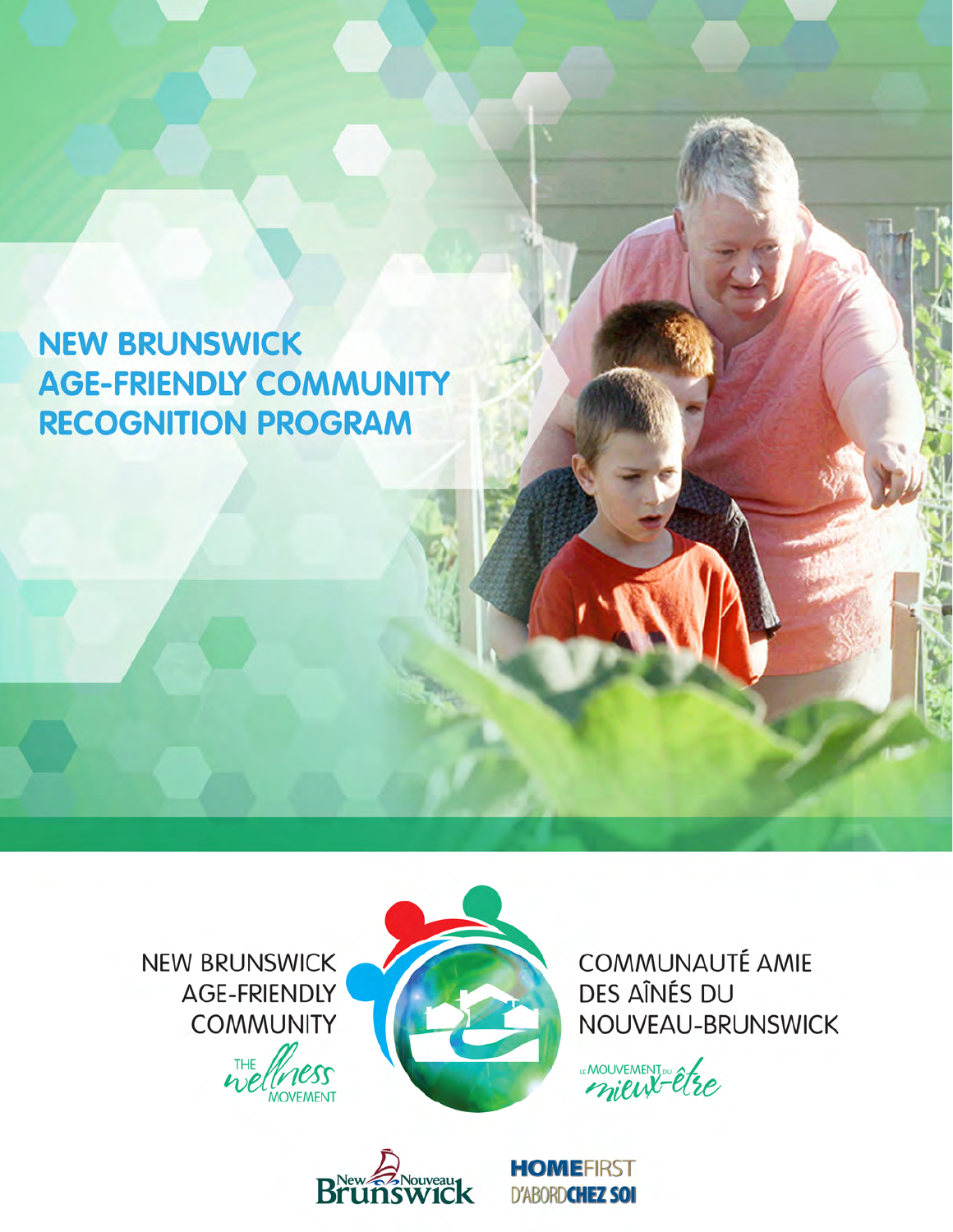# TABLE OF CONTENTS

| Purpose / Criteria                               | 2 |
|--------------------------------------------------|---|
| The AFC Approach                                 | 3 |
| <b>Age-Friendly Recognition Status</b>           |   |
| Maintaining Age-Friendly Recognition Status      |   |
| <b>Age-Friendly Recognition Application Form</b> | 6 |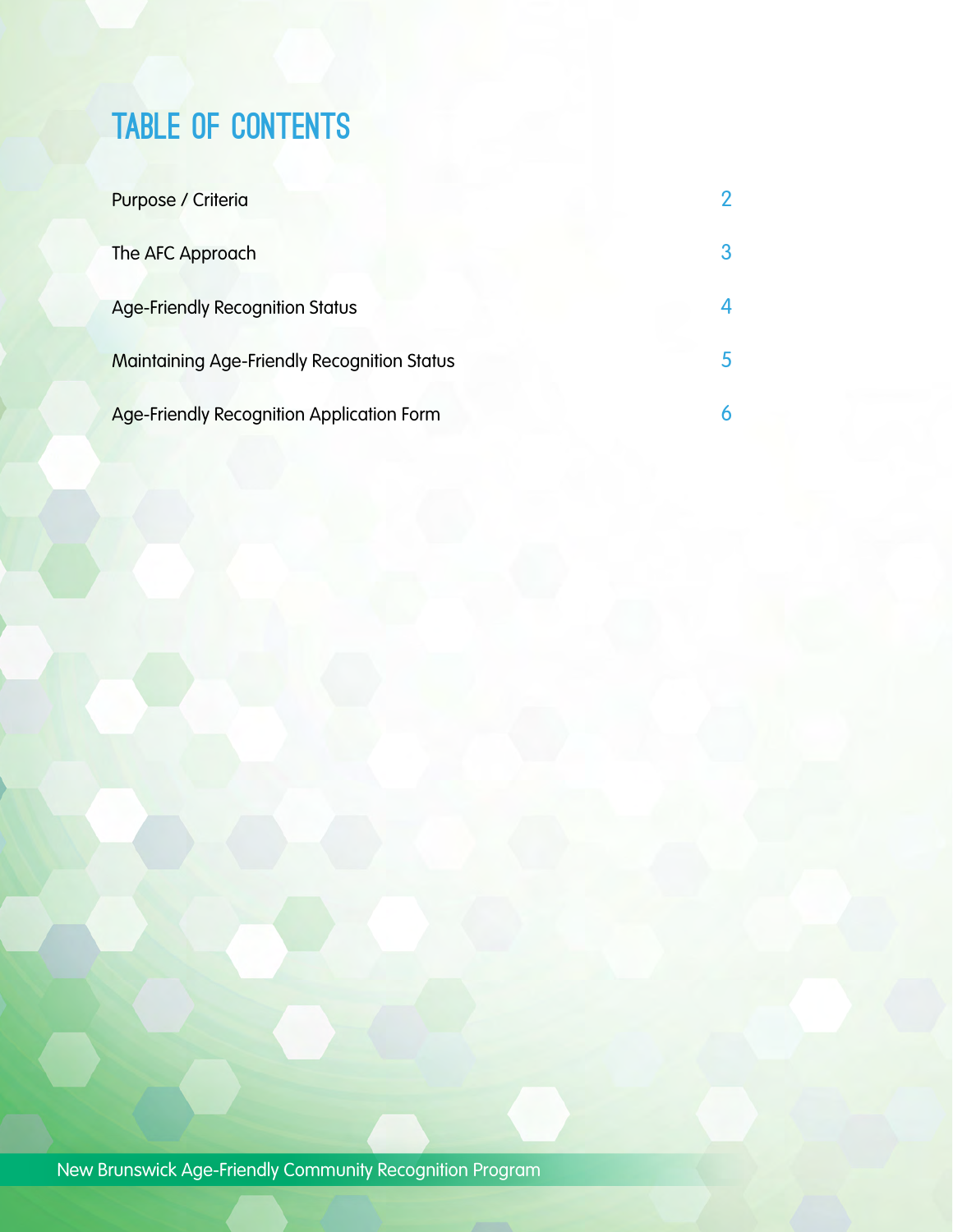#### **Purpose:**

The New Brunswick Age-Friendly Recognition Program recognizes success and encourages communities and municipalities to take sustainable action towards becoming age-friendly. It is intended to promote the importance of age-friendly concepts across the province.

The Age-Friendly Community movement encourages the establishment of policies, services, and structures that promote healthy aging and wellness under the following 8 Areas for Action: Outdoor Spaces and Buildings; Transportation; Housing; Social Participation; Respect and Social Inclusion; Civic Participation and Employment; Communication and Information; Community Support and Health Services. These actions enable seniors to live in secure, healthy environments where they can contribute fully in society. By participating in agefriendly initiatives, municipalities and communities can act as a connector between wellness initiatives and the promotion of healthy aging, making them true champions of [The Wellness Movement](http://www.wellnessnb.ca).

#### **Criteria:**

The [How to Develop Your Age-Friendly Community](http://www.wellnessnb.ca/resources/age-friendly-guide/) Guide developed by the Association francophone des aînés du Nouveau-Brunswick (AFANB) is a resource to support the Age-Friendly Communities movement. It provides information and practical tools to enable communities to undertake and implement the approach. The guide has been created with New Brunswick's context in mind and respects the broad principles and parameters recommended by the World Health Organization (WHO) and the Public Health Agency of Canada.

To be recognized for their age-friendly efforts, communities must complete the first four of the six basic steps based on the WHO framework. These steps demonstrate a community's commitment to age-friendly principles through community engagement and action. Each step is designed to help communities increase awareness and gather support from key partners (e.g. citizens, local agencies, non-government organizations, and local business).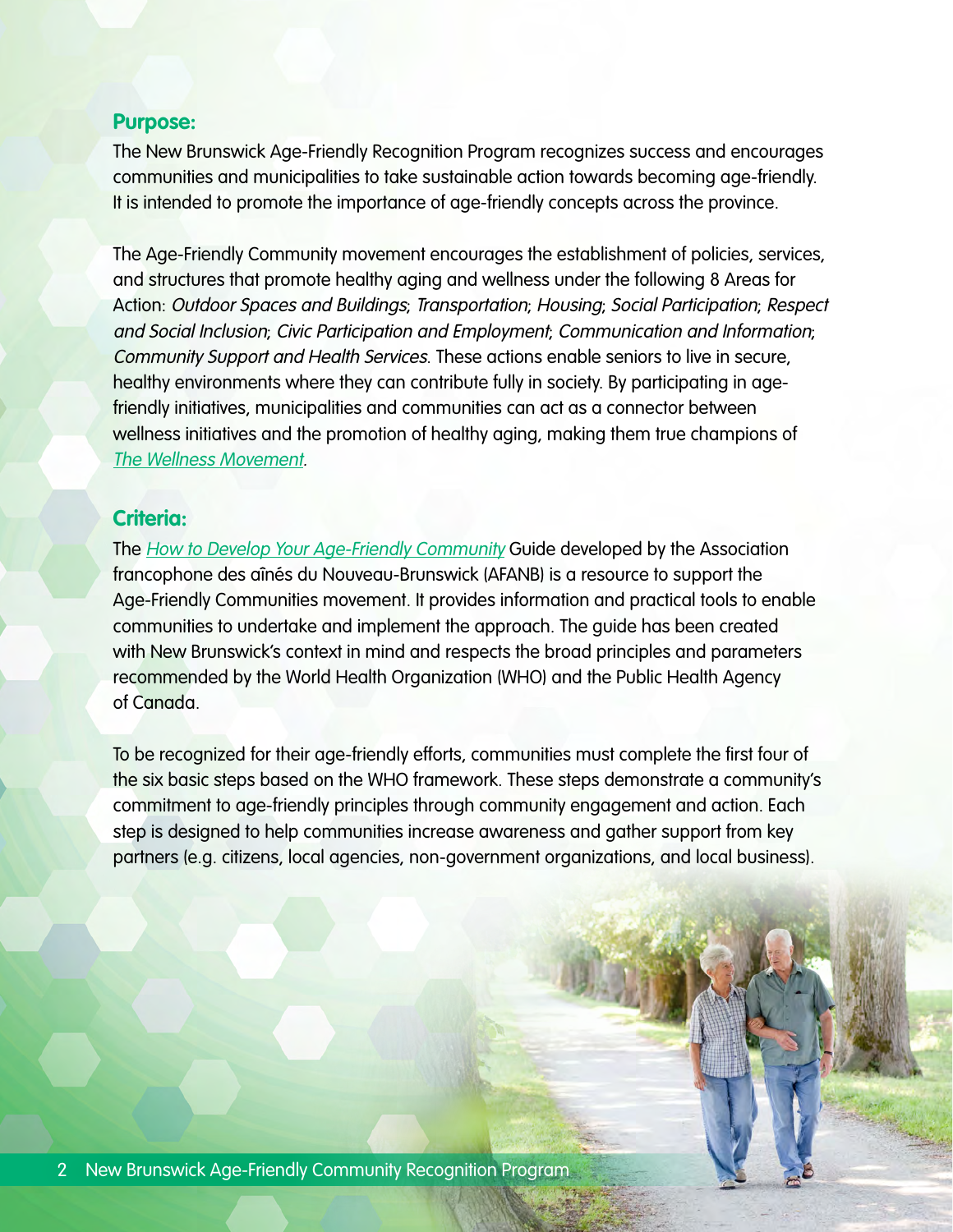## **The AFC Approach Step 1 - Engagement**

 The municipality, rural community or local service district (LSD) officially commits to the AFC approach by passing a resolution to actively support, promote and carry out the age-friendly initiative on behalf of their community.

> For more information, see Step 1 - Engagement pg. 23 in [How to Develop Your Age-Friendly Community](http://www.wellnessnb.ca/resources/age-friendly-guide/) Appendix B - Sample resolution pg. 37

## **Step 2 - Establishing a Steering Committee**

 The next step is to establish an age-friendly steering committee and seek participants within the community, especially among seniors.

For more information, see Step 2A - Establishing a Steering Committee pg. 24 and Step 2B - Securing Support for the AFC Initiatives pg. 25 in [How to Develop Your Age-Friendly Community](http://www.wellnessnb.ca/resources/age-friendly-guide/)

Appendix A offers additional information on how to seek out community support.

## **Step 3 - Conducting an Age-Friendly Assessment**

This step will involve the most time and energy. There are 4 elements of an Age-Friendly Assessment as described in the How to Develop Your Age-Friendly Community.

For more information, see Step 3 - Conducting an Age-Friendly Assessment pg. 26 in [How to Develop Your Age-Friendly Community](http://www.wellnessnb.ca/resources/age-friendly-guide/)

Note: The [City of Fredericton](http://www.fredericton.ca/en) has developed an excellent Age-Friendly Survey template that has been customized and used by many NB communities. They are happy to share. Reach out to the [Wellness Branch](http://www.wellnessnb.ca/regions/) for details.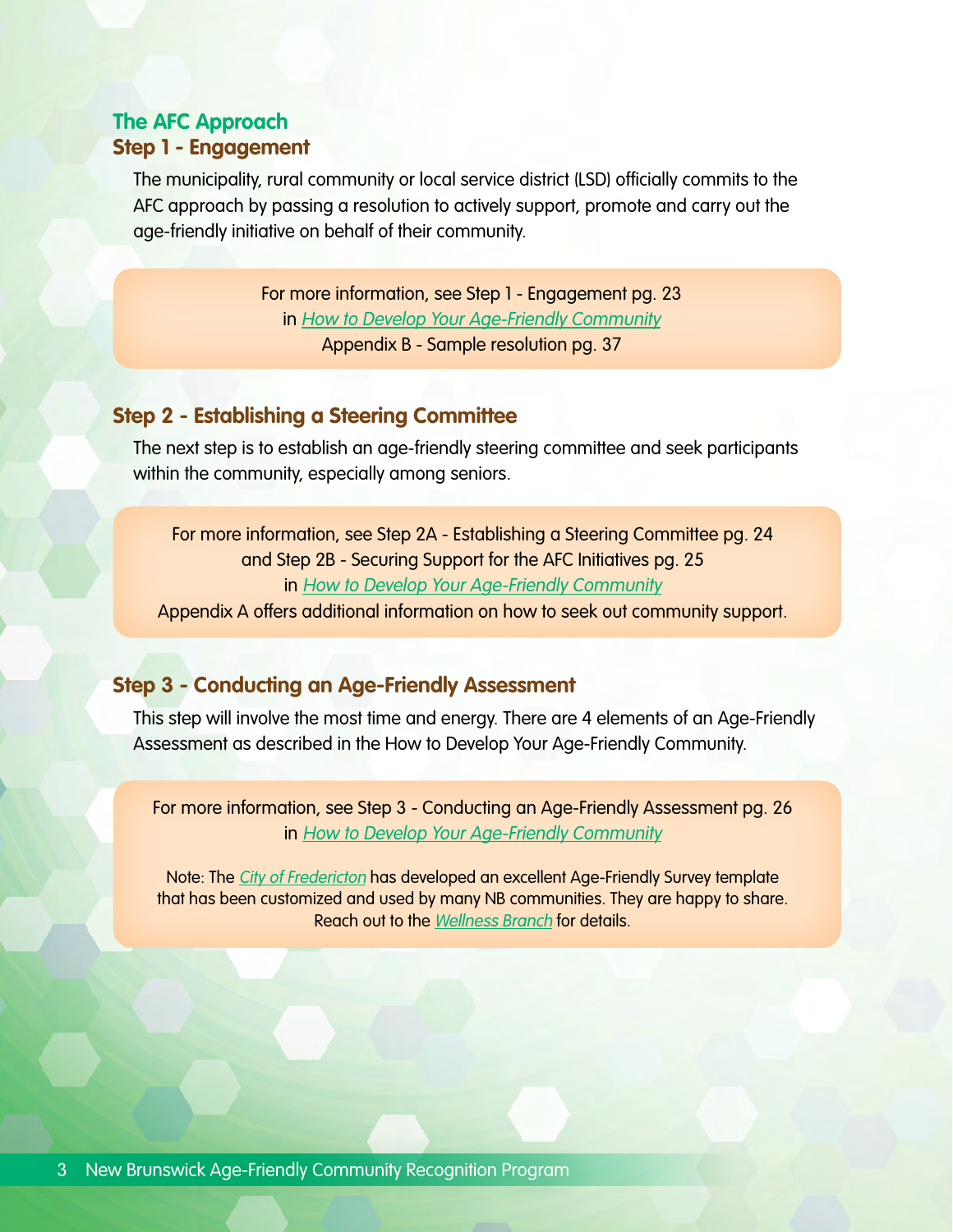## **Step 4 - Developing the Action Plan**

 The last step is to establish a comprehensive action plan, including measures that respond to the needs identified by seniors in the community during the age-friendly assessment process.

For more information, see Step 4 - Developing the Action Plan pg. 29 in [How to Develop Your Age-Friendly Community](http://www.wellnessnb.ca/resources/age-friendly-guide/) Appendix F - Sample Action Plan pg. 41

Remember your [Regional Wellness Consultant](http://www.wellnessnb.ca/regions/) is available to help you throughout the process of becoming an Age-Friendly Community. Whether you need help presenting the AFC approach to Council or community members; identifying potential participants for your committee; accessing funding opportunities; it can be very helpful to seek their input before beginning this process.

## **Age-Friendly Recognition Status**

Recognition status for a community's commitment to become age-friendly will include:

- An Age-Friendly Recognition Award and age-friendly logo (in various formats including an e-logo) for display in the community to help promote the community's success toward becoming age-friendly.
- A one-page action summary highlighting steps and initiatives taken to achieve age-friendly status will be posted on the [wellnessnb.ca](http://wellnessnb.ca) website to recognize the community's leadership and achievement, and to encourage other communities across the province to learn from their experience.
- National Recognition from the Public Health Agency of Canada and an invitation to join the [WHO Global Network for Age-friendly Cities and Communities](http://www.who.int/ageing/projects/age_friendly_cities_network/en/) which will recognize the community's commitment to engage in the process of becoming an Age-Friendly Community.
- Support from The Wellness Movement to celebrate the community's success in achieving age-friendly recognition and promoting healthy, active aging at a community event.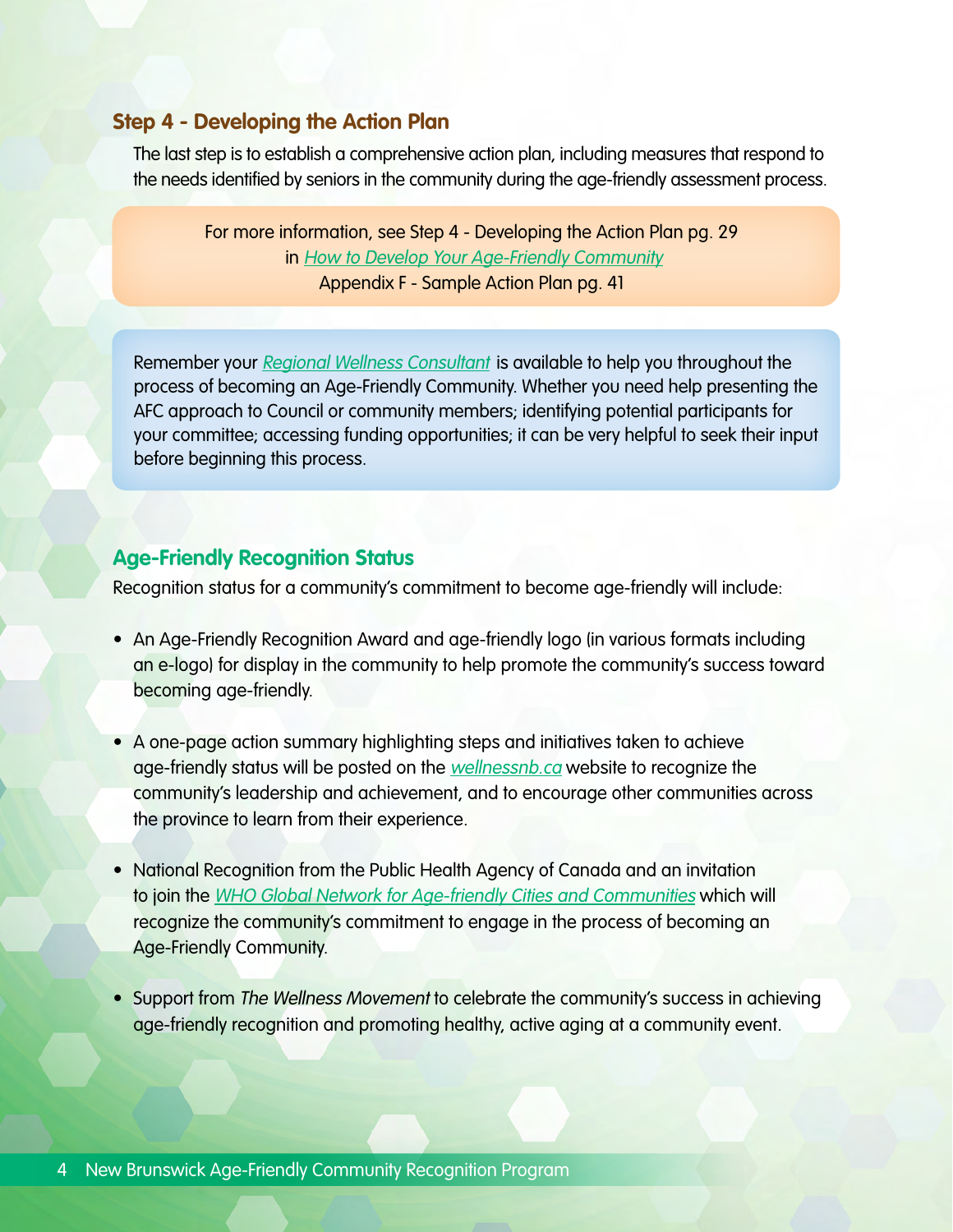#### **Maintaining Age-Friendly Recognition Status**

The journey toward becoming an Age-Friendly Community requires ongoing effort and commitment from the community. To maintain Recognition Status, communities will need to show evidence of continued implementation and monitoring of age-friendly initiatives **every three years** (as per steps 5 and 6 of How to Develop Your Age-Friendly Community).

## **Step 5 - Implementation**

This step involves demonstrating that the community continues to work on its age-friendly initiative by monitoring, updating and implementing the age-friendly action plan.

See Step 5 - Implementation in

[How to Develop Your Age-Friendly Community](http://www.wellnessnb.ca/resources/age-friendly-guide/) for more information on establishing a Follow-Up Committee, implementing actions, etc. See Appendix G for a sample Action Sheet.

#### **Step 6 - Monitoring Progress**

 Finally, a community must monitor age-friendly progress by measuring and reviewing activities, and reporting publicly on action plan outcomes.

Monitoring progress of your Age-Friendly Action Plan involves two parts : 1. Collecting data 2. Reflective self-assessment See pg. 33 of How to Develop Your Age-Friendly Community Appendix H - Self-Assessment Grids Appendix I - Group Reflection Exercise

Visit the [wellnessnb.ca/age-friendly](http://www.wellnessnb.ca/seniors/age-friendly-communities/) website for more information and resources on the NB Age-Friendly Initiative. This includes an age-friendly recognition map to facilitate connections between communities working toward becoming age-friendly; stories from other NB age-friendly recognition recipients, and an age-friendly video.

Find the Renewal Application form at www.wellnessnb.ca/afc-renewal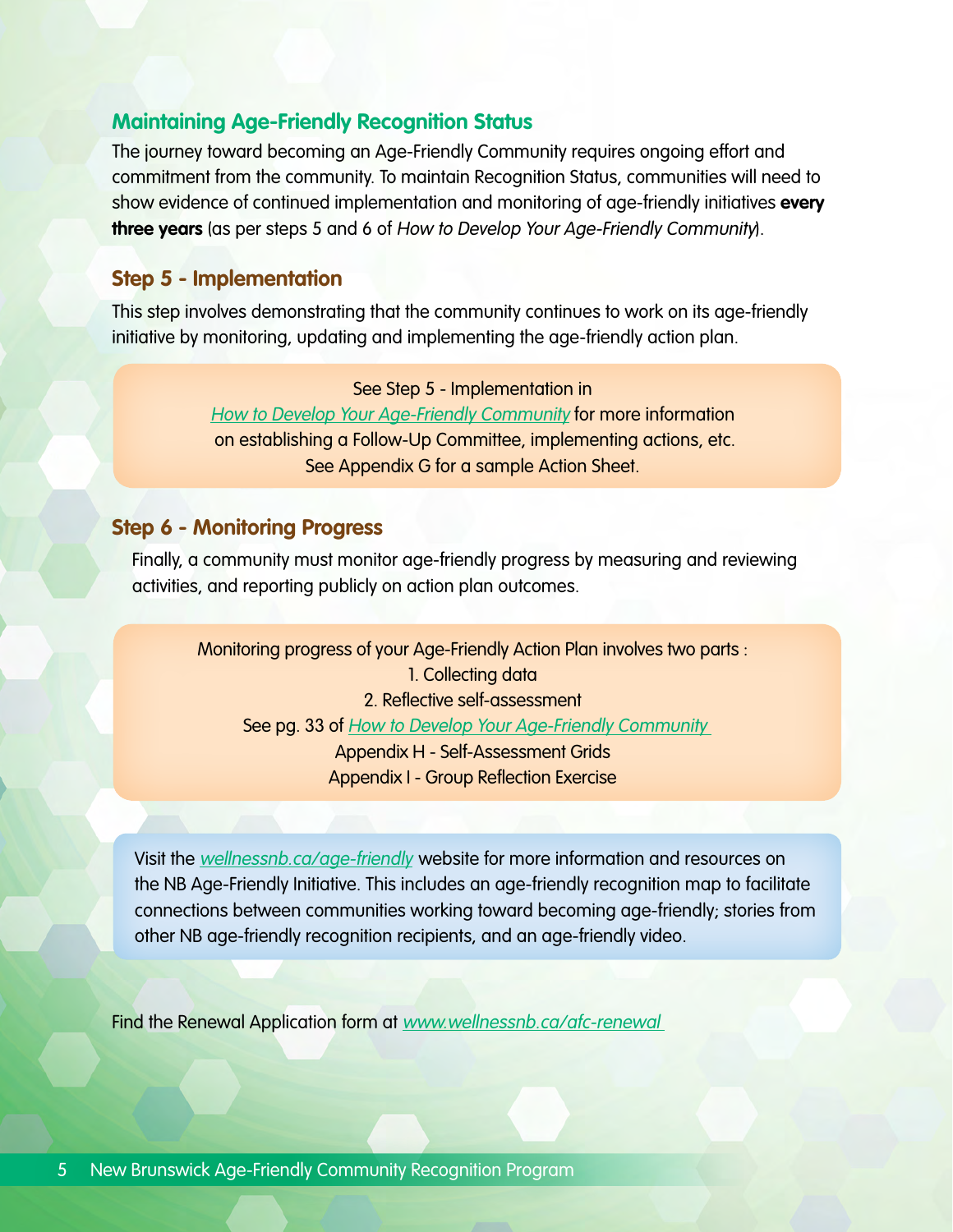## AGE-FRIENDLY Recognition Application Form

Applications will be accepted throughout the year. To apply, please submit a completed application from by email to mieux-etre.wellness@gnb.ca.

For further information, please contact the Department of Social Development (Wellness Branch) at (506) 453-4217, or email mieux-etre.wellness@gnb.ca. Please allow 8-10 weeks for processing.

| <b>Community Applicant</b>                                             |                         |
|------------------------------------------------------------------------|-------------------------|
| <b>Official Community Name</b><br>(as it should appear on the award) : | <b>Mailing Address:</b> |
| <b>Contact Person:</b>                                                 | Position:               |
| Phone:                                                                 | Email:                  |

| <b>Other Contact (if applicable)</b> |           |  |
|--------------------------------------|-----------|--|
| <b>Mailing Address:</b>              |           |  |
| <b>Contact Person:</b>               | Position: |  |
| Phone:                               | Email:    |  |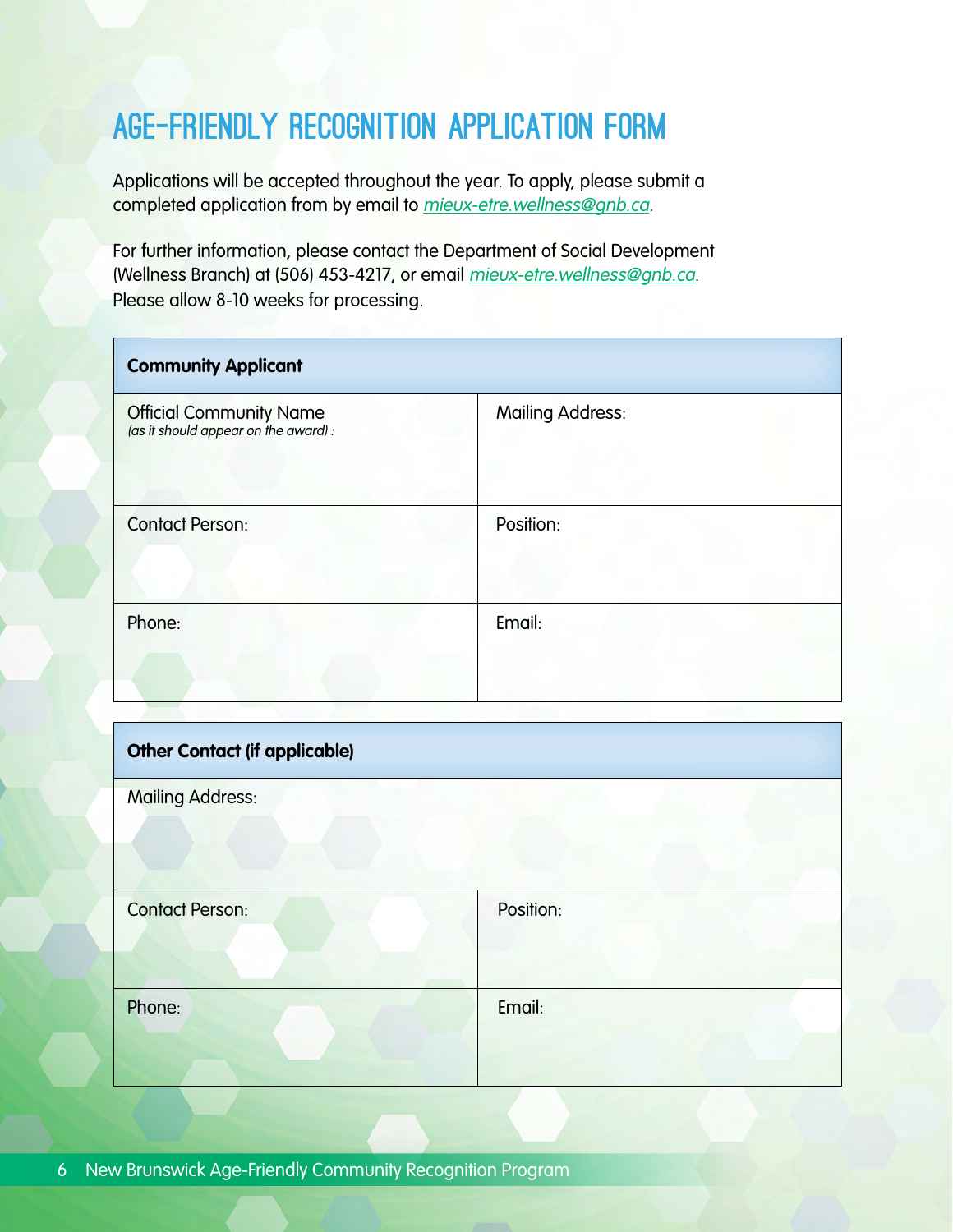**Instructions:** Please carefully follow the guidelines below when preparing your application. Supporting documents may be required for each step. These attachments must be named in accordance with the format indicated and saved in PDF format.

#### **Step 1 - Engagement**

For Step 1, the applicant must demonstrate the following:

a. **Resolution**: Attach a copy of the resolution. Label the document using the following structure:

**AF Resolution\_name of community\_date passed.pdf**  For example: AF Resolution\_Fredericton\_April 2012.pdf

b. **Council Leadership**: Local governments may choose to strengthen the age-friendly commitment through specific goals, objectives or policies in an official community plan or strategic plan. Explain how your council is helping to support the community in becoming age-friendly.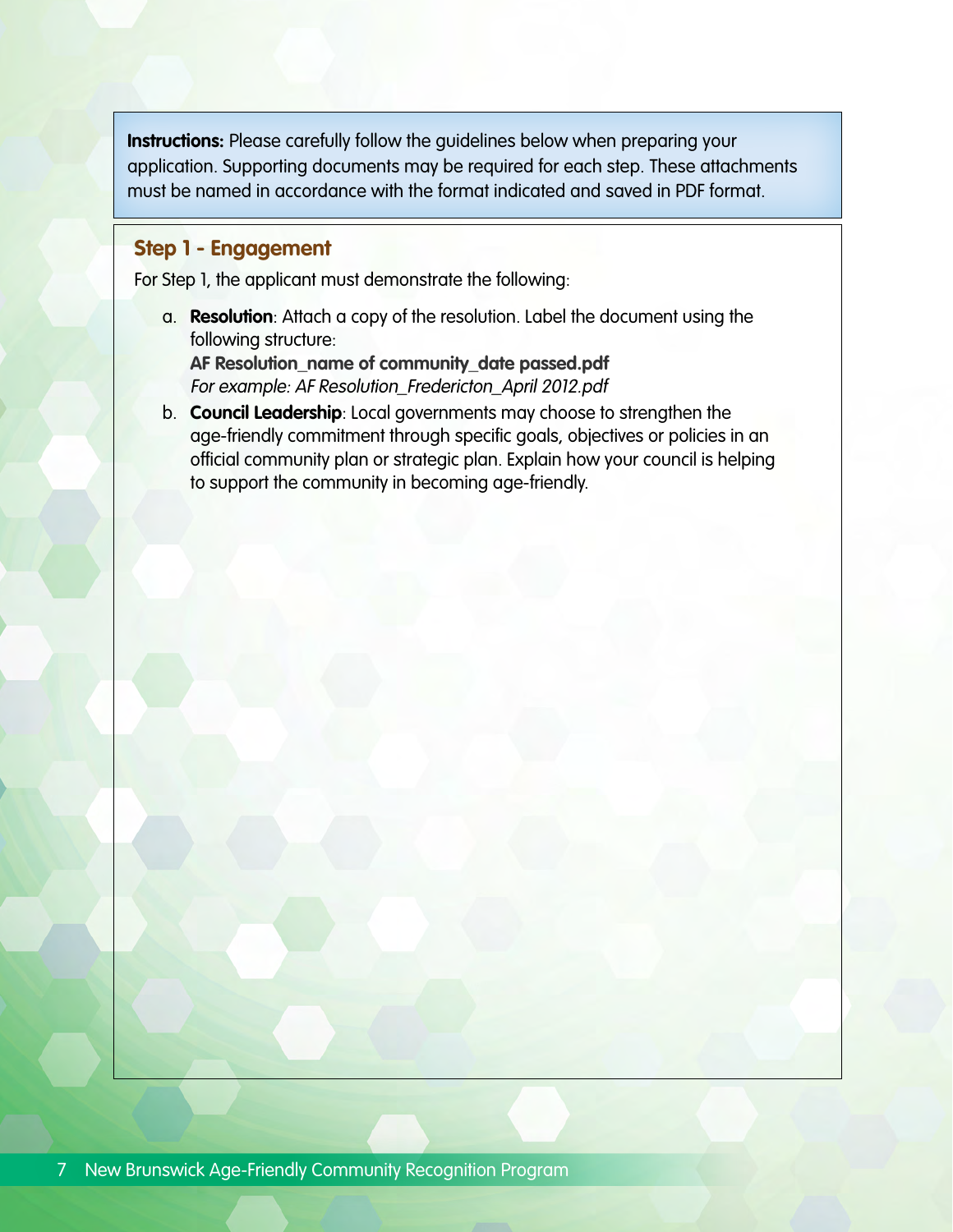## **Step 2 - Establishing a Steering Committee**

Establish a steering committee to actively engage the community and participation of seniors in the planning process of age-friendly activities. An existing committee with a mandate that aligns with the age-friendly initiative and includes senior representatives within a community can serve this purpose. Please attach the Terms of Reference for your Age-Friendly Steering Committee. Terms of Reference must be labelled using the following structure **TOR\_name of community.pdf** (Example: TOR\_Fredericton.pdf ) and must include the following:

- a. Steering committee name (please specify type: advisory committee, steering committee or other).
- b. List all committee members, including community partners, municipal representatives and public participants.
- c. How is the senior population represented on the committee?

#### Strategic Relationships

 d. Demonstrate how the development of strategic relationships have helped your committee to build community capacity, recognize diversity and create innovative solutions to achieve a common vision in building an age-friendly community.

#### Utilizing Resources and Talents

e. Describe how you have utilized resources and talents (including seniors) in your community to support action and initiate change.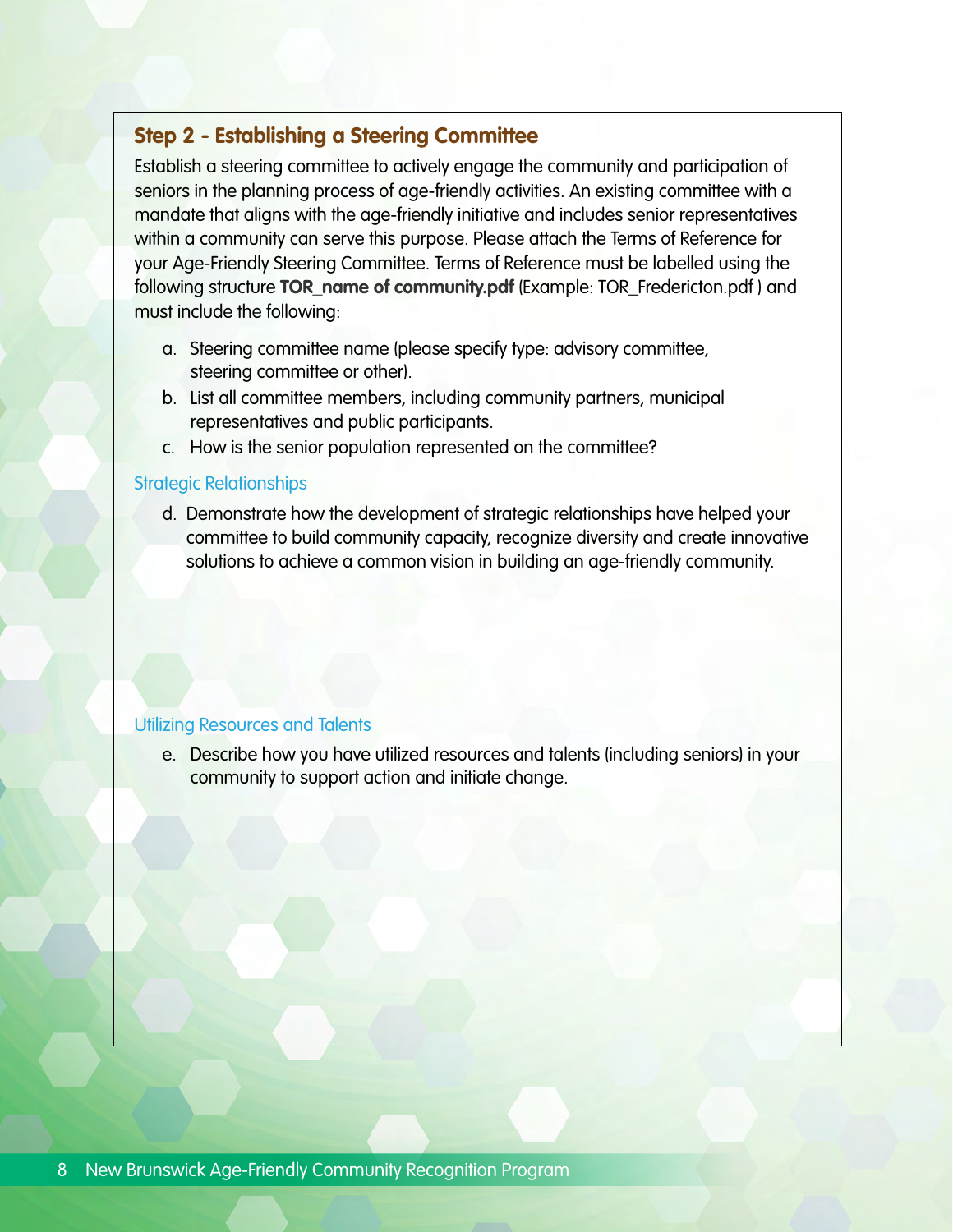## **Step 3 - Conducting an Age-Friendly Community Assessment**

Demonstrate that you have conducted an Age-Friendly Community Assessment. Please attach a copy of the assessment questions as well as the report of results. Label your Community Assessment using the following structure:

AF Community Assessment name of community date created.pdf

Your assessment report must include:

- profile of the citizens in the community
- identification of the community's strengths and assets which includes an inventory of infrastructure, services, programs and activities offered to and by seniors in the community
- description of how citizens of varying ages and abilities (including seniors) were involved and full partners in the assessment process
- description of how the committee engaged with seniors in the community (meetings, surveys, events, comments, etc.)
- copies of survey questions; and/or other relevant documentation showing how seniors were engaged
- identification of issues and opportunities based on the perspectives and priorities of the senior population

## **Step 4 - Developing the Action Plan**

Demonstrate that you have developed an action plan in consultation with seniors. The plan should include goals, objectives, activities, timing, funding and other resources and target measures. (Please see example of Action Plan included in guide *How to Develop Your* [Age-Friendly Community](http://www.wellnessnb.ca/resources/age-friendly-guide/), Appendix F) and attach a copy of your community's action plan.) Label the Action Plan using the following structure:

**AF Action Plan\_name of community\_date created.pdf**

Your Action Plan must include:

- date plan was approved by committee/Council
- overall goals and objectives
- activities both short term and long term
- timeline for implementation
- funding and other resources
- target measures

**NOTE:** Be sure it is clear, either in the description of your assessment or in the action plan, how the committee has engaged and mobilized partners (including seniors) to draw on their existing strengths and assets to improve capacity, set priorities, make decisions, plan strategies, and implement programs which will lead to sustainable change.

Demonstrate how Indicators are being used to measure the community's progress and evaluate age-friendly initiatives: [http://www.phac-aspc.gc.ca/seniors-aines/indicators](http://www.phac-aspc.gc.ca/seniors-aines/indicators-indicateurs-eng.php)[indicateurs-eng.php](http://www.phac-aspc.gc.ca/seniors-aines/indicators-indicateurs-eng.php).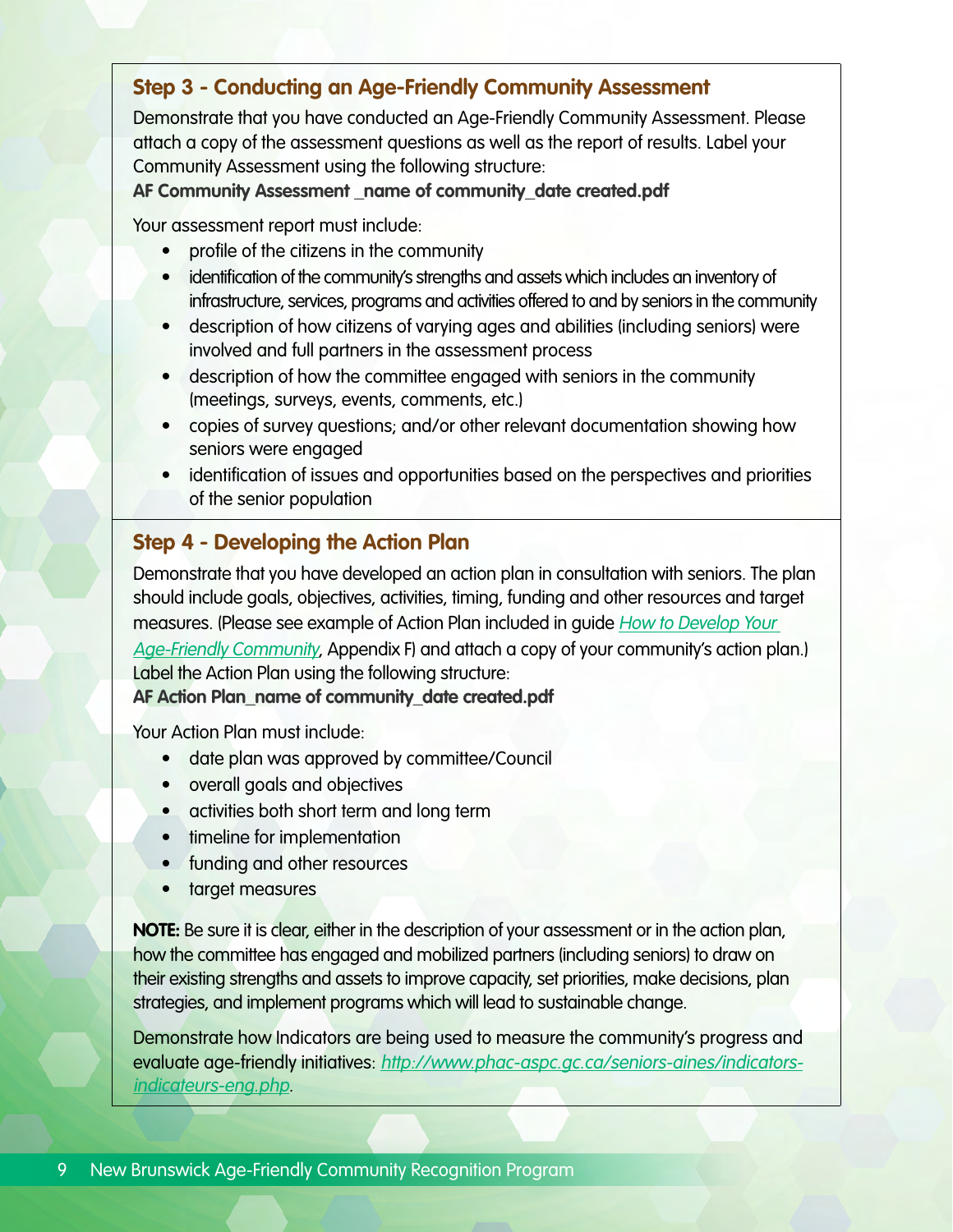Explain how the Action Plan will be made available to the public.

#### **One-Page Action Summary**

When a community is recognized as Age-Friendly, a one-page action summary highlighting steps and initiatives taken to achieve Age-Friendly status will be posted on the [wellnessnb.ca](http://wellnessnb.ca) website to recognize the community's leadership and achievement, and to encourage other communities across the province to learn from their experience. Please submit a one-page action summary including the information your community would like to share about your age-friendly journey. Visit the *[age-friendly recognition map](http://www.wellnessnb.ca/seniors/age-friendly-communities/#map)* to see sample action summaries posted for previously recognized communities.

Label your Action Summary using the following structure **AF Action Summary\_name of community.pdf**. At a minimum be sure to include:

- the date resolution was passed
- the date your steering committee was formed
- highlights of your assessment process
- highlights of initiatives and actions from your action plan

## **Checklist - Is your application complete?**

Please make sure you have included the following attachments as PDFs or website links: